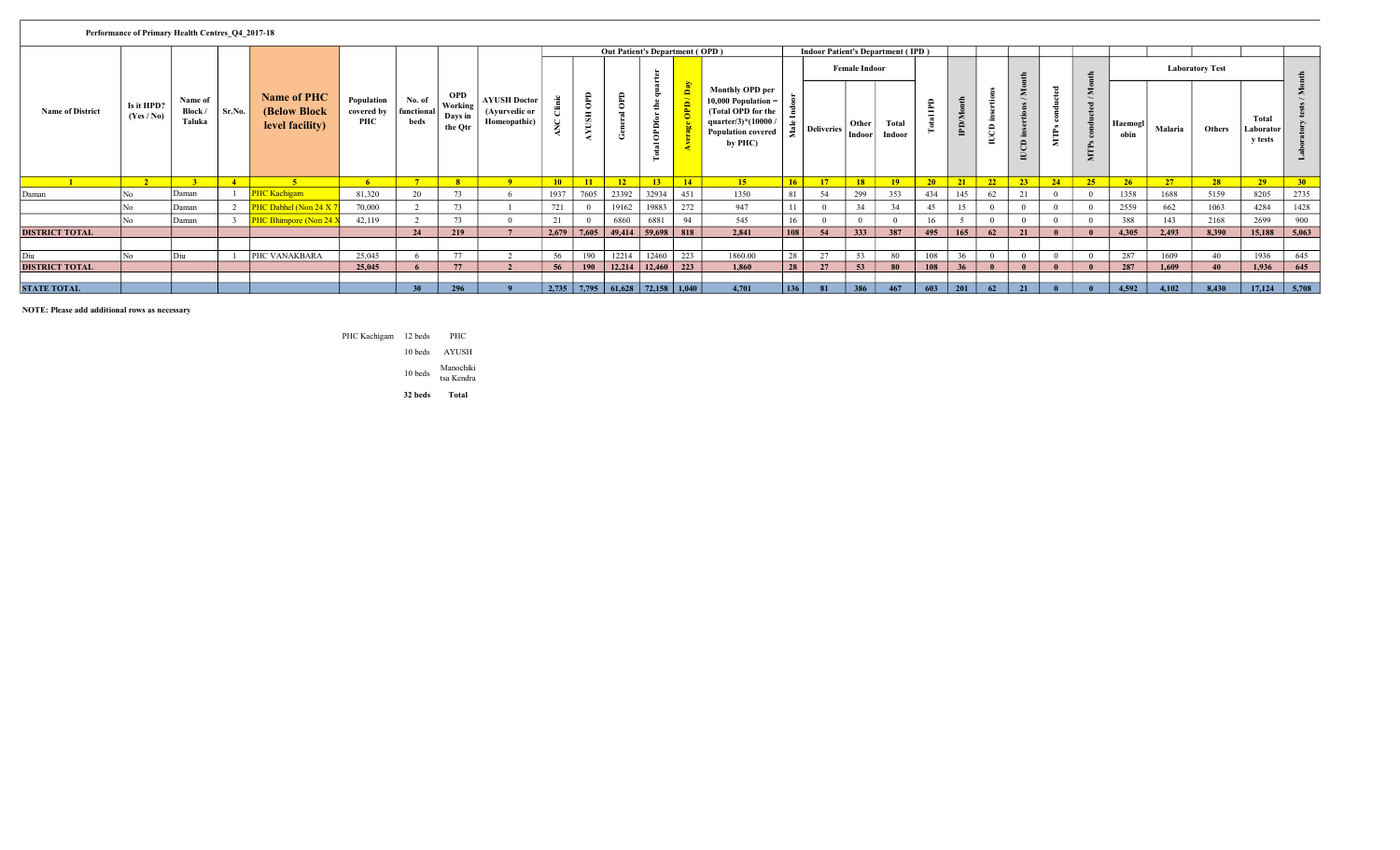## Performance of Community Health Centres (Block level facilities)\_Q4\_2017-18

|                         |                |                                   |                                                     |                                                   |                           |                              |                                                       |     |           |                                                                                                     |                        | Out Patient's Department (OPD)                                                                                                | In-Patient Department (IPD) Delivery conducted |                                |               |                       | <b>IUCDs</b> inserted |                        |                                                   | <b>MTPs</b> conducted |                             | <b>Sterilisations conducted</b> |               | Operations at CHC |             |                                                                      |                                                                                               | <b>Blood Transfusions</b>                                              |                                                               |            |                | <b>Laboratory Test</b> |                             |          |        |       |
|-------------------------|----------------|-----------------------------------|-----------------------------------------------------|---------------------------------------------------|---------------------------|------------------------------|-------------------------------------------------------|-----|-----------|-----------------------------------------------------------------------------------------------------|------------------------|-------------------------------------------------------------------------------------------------------------------------------|------------------------------------------------|--------------------------------|---------------|-----------------------|-----------------------|------------------------|---------------------------------------------------|-----------------------|-----------------------------|---------------------------------|---------------|-------------------|-------------|----------------------------------------------------------------------|-----------------------------------------------------------------------------------------------|------------------------------------------------------------------------|---------------------------------------------------------------|------------|----------------|------------------------|-----------------------------|----------|--------|-------|
| <b>Name of District</b> | HPD?<br>(Yes / | Name of<br>Block /<br>Taluka      | Name of<br>CTIT<br>(or Block)<br>level<br>facility) | Population<br>covered by functional<br><b>CUC</b> | No. of<br>beds            | <b>OPD</b><br>Working<br>Otr | <b>AYUSH</b><br>Doctor<br>Days in the   (Ayurvedic or |     |           | $\overline{\phantom{a}}$                                                                            |                        | <b>Monthly OPD per</b><br>10,000 Population<br>Total OPD for th<br>quarter/3 $*(10000$<br><b>Population covered</b><br>by CHC |                                                | 을 준.<br>[혼종기                   |               | …≃                    |                       | <u>. D</u>             | - 11                                              | . .<br>$\sim$         |                             |                                 |               | $ -$              |             | <b>Is Blood</b><br><b>Storage</b><br>Unit<br>functional<br>$?$ (Yes) | <b>No. of patients</b><br><b>receiving</b><br>transfusion-<br>pregnancy a<br>delivery related | No. of<br>patients<br>receiving<br>blood<br>transfution<br>other cases | TOTAL no.<br>of patients<br>receiving<br>blood<br>transfution | Haemoglobi | <b>Malaria</b> | Others                 | Total<br>Laborator<br>tests |          | ∼      |       |
|                         |                | <b>Contract Contract Contract</b> |                                                     |                                                   | <b><i><u>ALCO</u></i></b> |                              |                                                       |     | $10 - 11$ | المما                                                                                               | $-12$<br><b>1.</b> 1.4 |                                                                                                                               | 17110                                          | $\frac{1}{2}$ 10 $\frac{1}{2}$ | <b>CARLES</b> | <u>21 22 22 24 25</u> |                       | $\sqrt{2}$             | $\overline{\phantom{a}}$ $\overline{\phantom{a}}$ | 20 <sup>o</sup>       | 22.525                      | $\sim$ $\sim$ $\sim$            | $\sim$ $\sim$ | $20 - 1$          | <b>SALE</b> |                                                                      |                                                                                               |                                                                        |                                                               | AA         |                | AC                     |                             |          | $30 -$ | $-50$ |
| Daman                   |                | Daman                             |                                                     | 191173                                            |                           | $-$                          |                                                       | 470 | 1951      | 23478                                                                                               | 25899                  | 452                                                                                                                           | $194$ 252                                      | 1446                           |               |                       |                       |                        |                                                   |                       |                             |                                 |               |                   |             |                                                                      |                                                                                               |                                                                        |                                                               | 2198       | 1636           | 504                    | 4338                        | 1446     | Yes    | 846   |
| <b>DISTRICT TOTAL</b>   |                |                                   |                                                     | 191173                                            |                           | 77                           |                                                       |     |           | $\begin{array}{ c c c c c c c c c c } \hline & 470 & 1951 & 23478 & 25899 & 336 \hline \end{array}$ |                        | 452                                                                                                                           | $194$   252                                    | $ 446\rangle$                  |               |                       |                       | $0 \mid 4 \mid 1 \mid$ |                                                   |                       | 0 0 0 0 0 0 0 0 0 0 0       |                                 | $\theta$      |                   |             | No                                                                   |                                                                                               |                                                                        | 12                                                            | 2198       | 1636           | 504                    | 4338                        | 1446     | Yes    | 846   |
|                         |                |                                   | GHOGHLA                                             | 13256                                             |                           | $-$                          |                                                       |     | 2264      | 18808 21233 276                                                                                     |                        | 5339                                                                                                                          | $197$   273   3.55                             |                                |               | . n                   |                       |                        |                                                   |                       |                             |                                 |               |                   |             |                                                                      |                                                                                               |                                                                        |                                                               |            | 2497           | 398                    | 4210                        | 1403     | Yes    | 567   |
| <b>DISTRICT TOTAL</b>   |                |                                   |                                                     | 13256                                             |                           | 77                           |                                                       |     |           | 161 2264 18808 21233 276                                                                            |                        | 5339                                                                                                                          | $197$ 273                                      |                                |               | 25 0 25 0             |                       |                        |                                                   |                       | 0 0 0 0 0 0 0 0 0 0 0 0 0 0 |                                 |               |                   |             |                                                                      |                                                                                               |                                                                        |                                                               | 1315       | 2497           | 398                    | 4210                        | 1403     | Yes    | 567   |
|                         |                |                                   |                                                     |                                                   |                           |                              |                                                       |     |           |                                                                                                     |                        |                                                                                                                               |                                                |                                |               |                       |                       |                        |                                                   |                       |                             |                                 |               |                   |             |                                                                      |                                                                                               |                                                                        |                                                               |            |                |                        |                             |          |        |       |
| <b>STATE TOTAL</b>      |                |                                   |                                                     |                                                   |                           | 154                          |                                                       |     |           | $631$ 4215 42286 47132 612                                                                          |                        | 5790.797967                                                                                                                   | $1270$ 449 719 9.34 6.00667 48                 |                                |               |                       |                       | $\frac{1}{4}$ 1.333    |                                                   |                       |                             |                                 |               |                   |             |                                                                      |                                                                                               |                                                                        | $\overline{12}$                                               | 2.512      | 4133           |                        | 8548                        | 2849.333 |        | 1413  |

NOTE: Please add additional rows as necessary